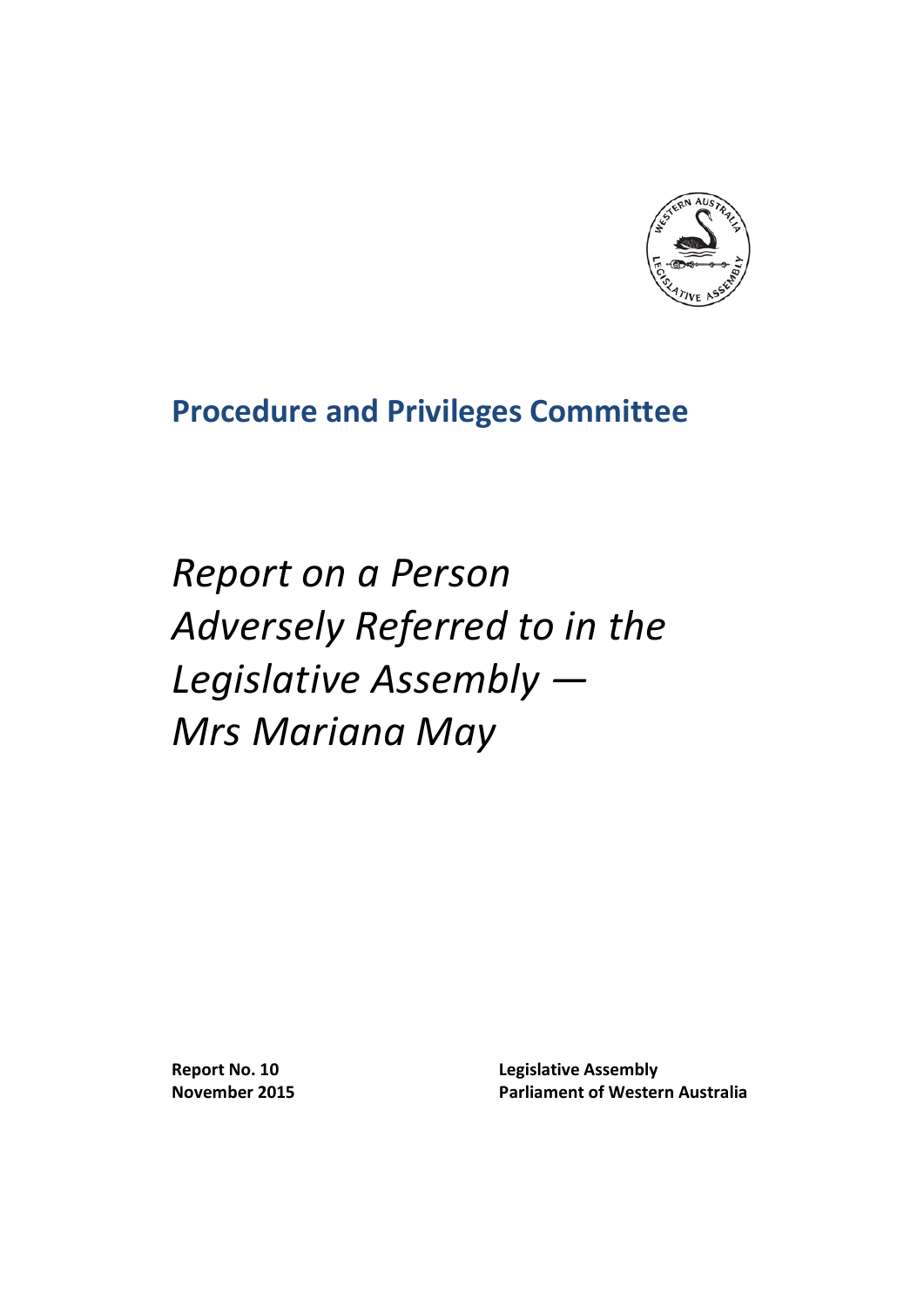### Committee Members

| Chairman        | Hon Michael Sutherland, MLA<br>Speaker of the Legislative Assembly<br>Member for Mount Lawley |
|-----------------|-----------------------------------------------------------------------------------------------|
| Deputy Chairman | Hon Michelle Roberts, MLA<br>Member for Midland                                               |
| <b>Members</b>  | Mr Frank Alban, MLA<br>Member for Swan Hills                                                  |
|                 | Ms Wendy Duncan, MLA<br>Member for Kalgoorlie                                                 |
|                 | Mr John Quigley, MLA<br><b>Member for Butler</b>                                              |

### Committee Staff

| Principal Research Officer | Ms Isla Macphail, BA (Hons), MPhil                                                   |
|----------------------------|--------------------------------------------------------------------------------------|
| <b>Advisers</b>            | Ms Kirsten Robinson, BA (Hons), MA<br>Clerk of the Legislative Assembly              |
|                            | Mr Scott Nalder, BJuris (Hons), LLB, BCL<br>Deputy Clerk of the Legislative Assembly |

Legislative Assembly **Tel:** (08) 9222 7219

| <b>Parliament House</b> |                                   |
|-------------------------|-----------------------------------|
| <b>Harvest Terrace</b>  | Email: lappc@parliament.wa.gov.au |
| PERTH WA 6000           | Website: www.parliament.wa.gov.au |
|                         |                                   |

### **Published by the Legislative Assembly, Parliament of Western Australia, Perth. November 2015.**

ISBN: 978-1-925116-56-4

(Series: Western Australia. Parliament. Legislative Assembly. Committees. Procedure and Privileges Committee. Report 10)

328.365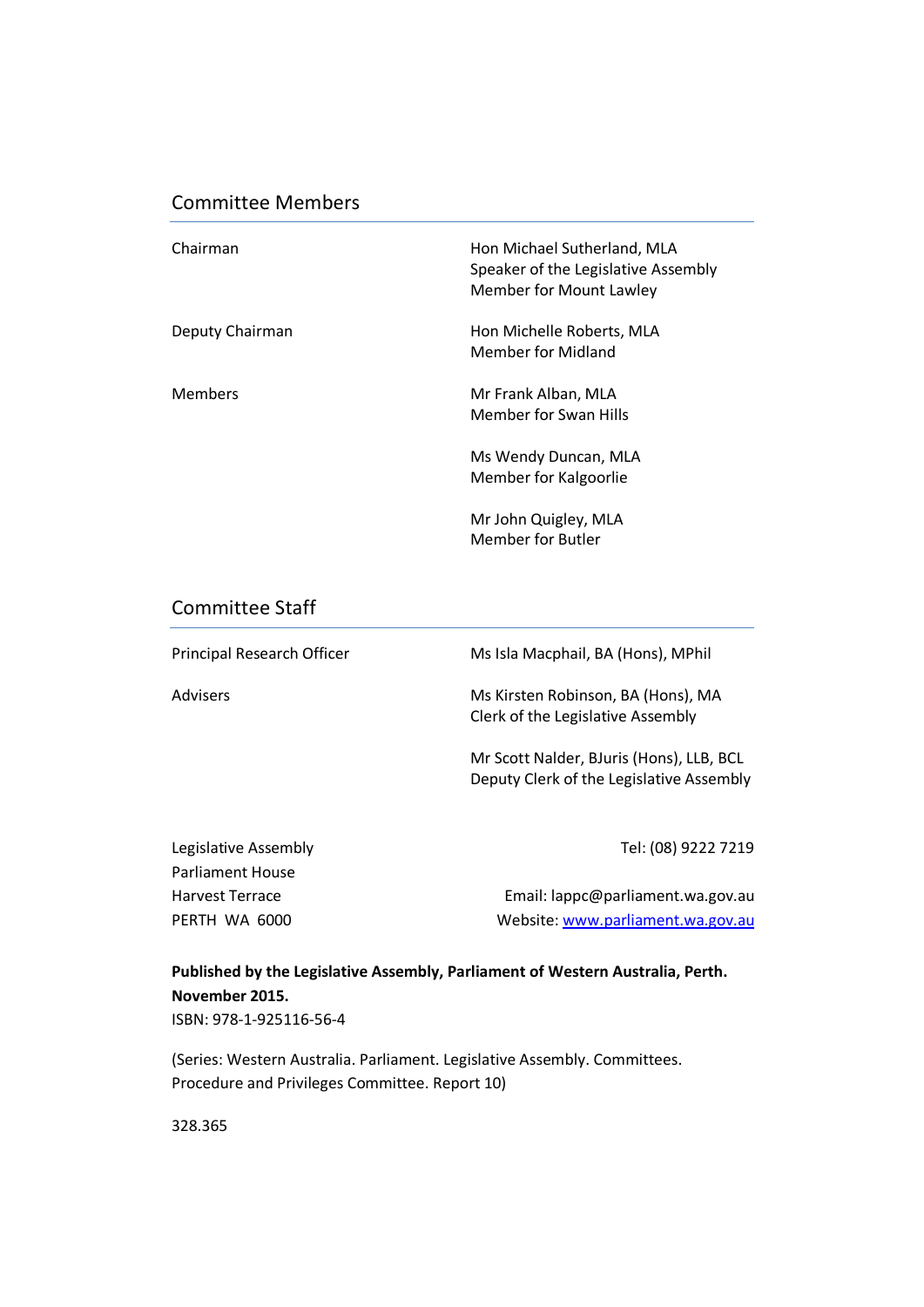# **Procedure and Privileges Committee**

# *Report on a Person Adversely Referred to in the Legislative Assembly — Mrs Mariana May*

**Report No. 10**

Presented by

**Ms Wendy Duncan, MLA Deputy Speaker of the Legislative Assembly**

Laid on the Table of the Legislative Assembly on 26 November 2015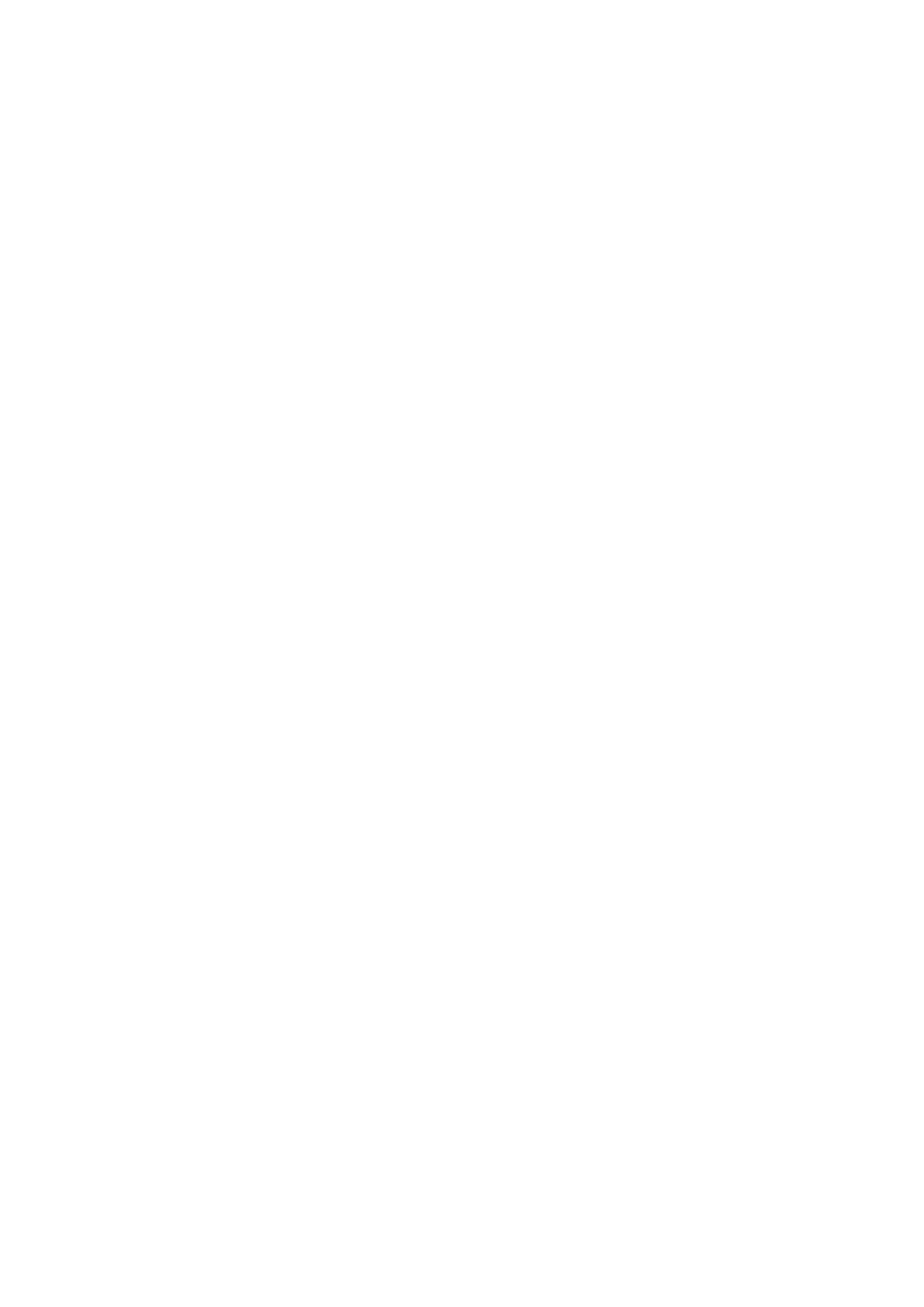## **Report**

The Speaker of the Legislative Assembly referred to the Procedure and Privileges Committee a letter from Mrs Mariana May seeking to use Standing Order 114 to respond to statements made on 21 October 2015 by the Member for Maylands, Ms Lisa Baker, MLA.

The Committee has agreed to recommend the incorporation in *Hansard* of the appended response by Mrs Mariana May.

In accordance with Standing Order 114, the Committee has not considered or judged the truth of any statements made in the Legislative Assembly or in the submission.

#### **Recommendation**

Your Committee recommends –

That a response by Mrs Mariana May, in the terms specified in the Appendix to this report, be incorporated in *Hansard*.

Suhal Sutherland

Hon Michael Sutherland, MLA Chairman of the Committee 26 November 2015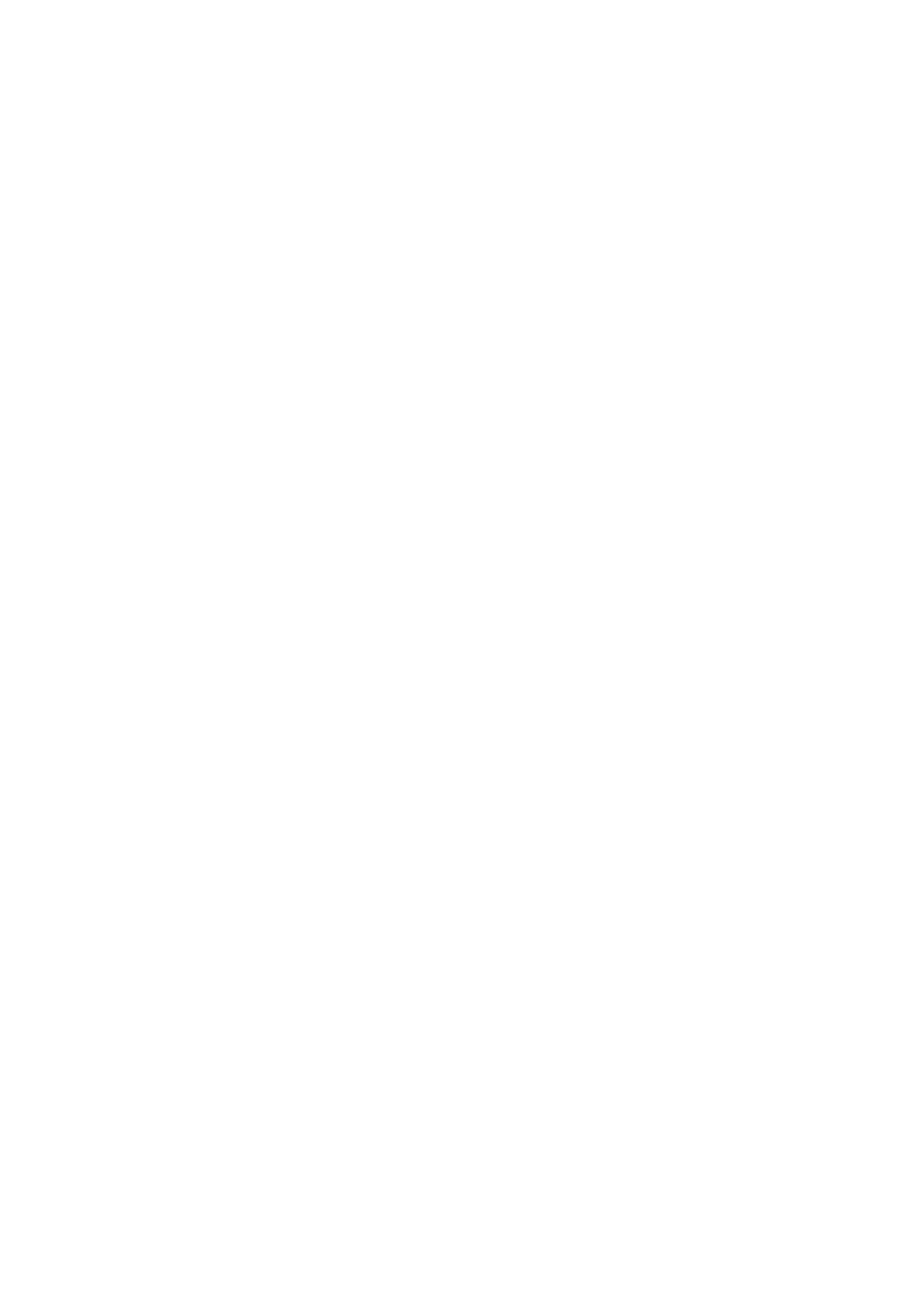# **Appendix One**

Response by Mrs Mariana May

Agreed to by Mrs Mariana May and the Procedure and Privileges Committee pursuant to Standing Order 114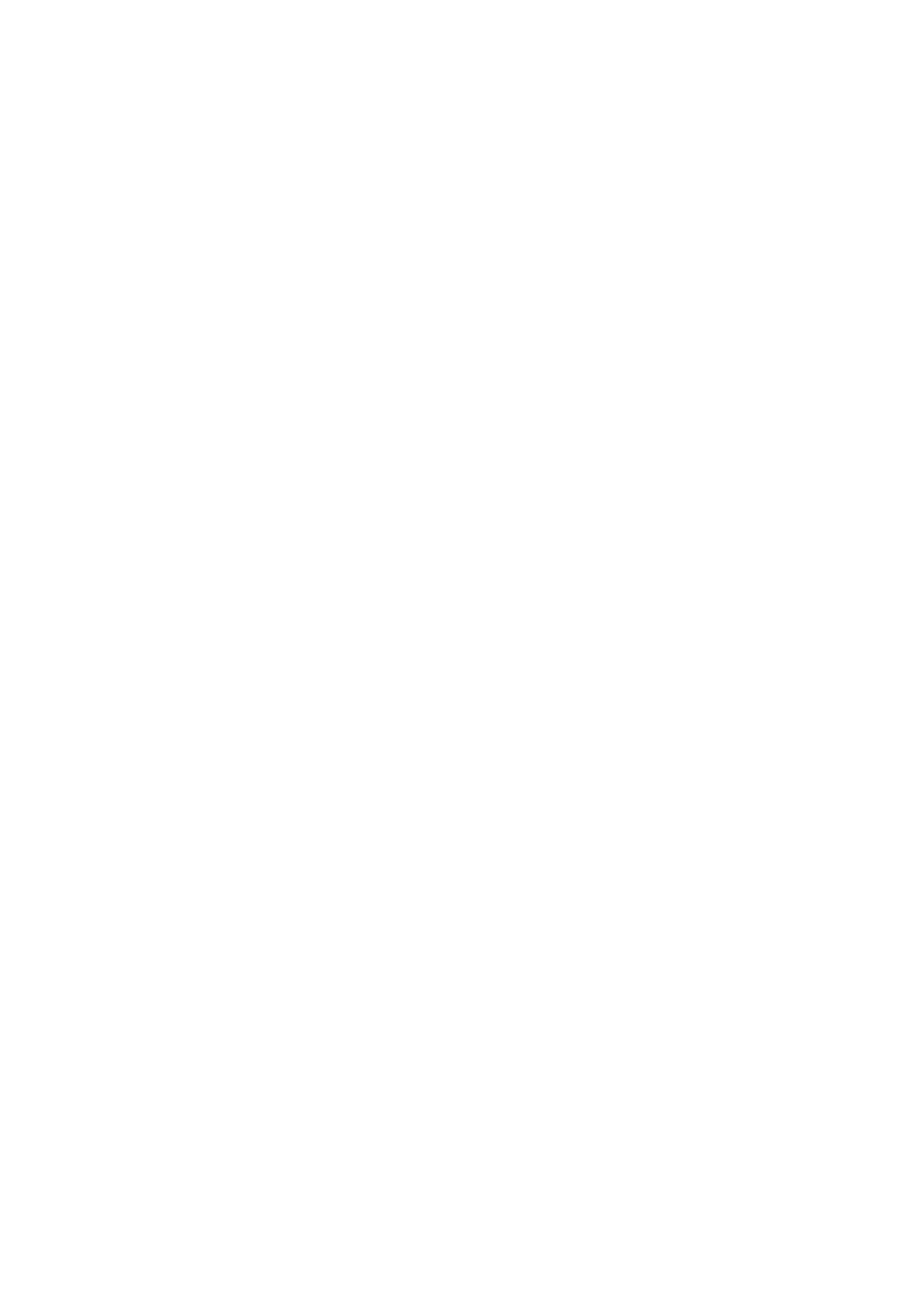### **Response Pursuant to Legislative Assembly Standing Order 114**

On 21 October 2015 the Member for Maylands, Ms Lisa Baker, MLA, made a number of references to me during a debate on the RSPCA Committee Inquiry. These references have adversely affected my reputation and invaded my privacy. Ms Baker's adverse references, and my responses to them, are as follows:

*"Eventually, the senior health officer gained access to the house and found it to be in a disgusting state. There were hundreds of cats and other animals inside, and the floor coverings and soft furnishings were destroyed and ordered to be removed."*

Response**:** This claim is untrue.

*[Ms Mariana May is a:] "very vexatious resident", "vexatious person", "vexatious constitutent".*

Response: I am not a vexatious person. I have never met Ms Baker or spoken to her.

*"As a result of that, someone who now appears to be a very vexatious resident took out a restraining order against the neighbour … The result of the court case that eventuated was a decision in favour of the neighbour and against the vexatious person, who then declared herself bankrupt to avoid the fines."*

Response: I instigated the court case because of the continual complaints from a neighbour regarding a smell coming from my property. The decision was not in favour of the neighbour. Each visit to my property, the City of Bayswater Council advised there was no problem with a smell. This can be supported by a letter from the CEO at the City of Bayswater stating that the Council had spent many hours and weeks investigating the "mysterious smell", but could not find any evidence of it. Only on one occasion was a faint smell detected and this was discovered coming from a back footpath.

### *"A man named John Grant purchased one of the properties next to this premises but moved after a few months. He still owns the house but cannot rent it because of the smell and the rats; tenants leave after a few weeks."*

Response: Only in one period during the past 15 years has the property referred to been unoccupied. This was due to personal reasons and was for approximately 4 to 5 weeks from memory. In all these years there have been no complaints of any smell from surrounding neighbours.

#### *"The lady who lived adjacent to the house in question has had her roof damaged so badly by the pigeons and doves pecking away at the mortar under the ridge cap that she has been forced to pay \$1 400 to repair this—she is a pensioner—and she is also considering selling her house."*

Response: The lady lives on East St, Maylands, not adjacent to me. There are four properties between us.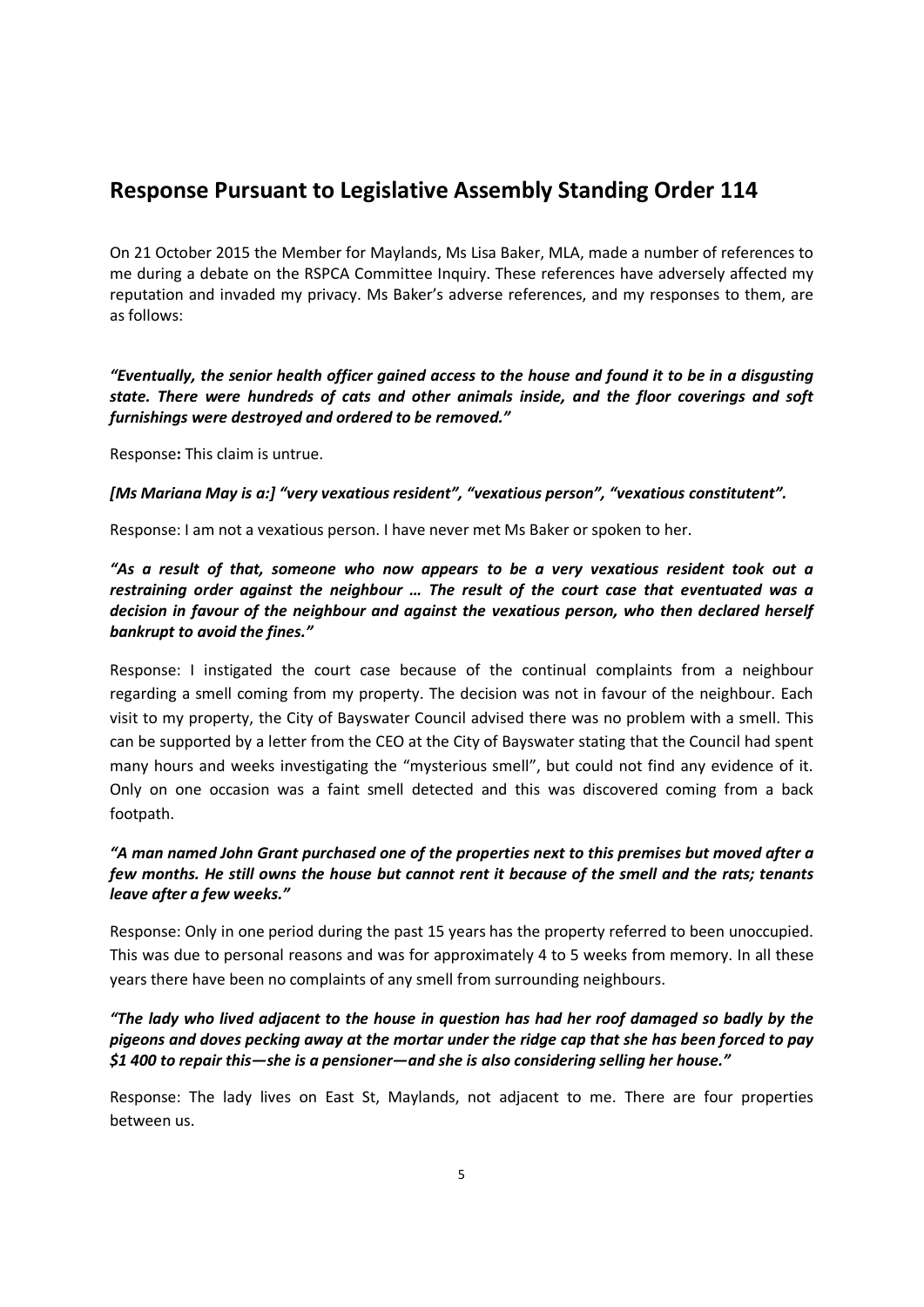*"We are talking about someone who has had a longstanding issue to deal with. I am not a psychiatrist, so it would be inappropriate for me to label this person as a hoarder because I do not have the correct medical training. However, when the RSPCA eventually entered that premises a few years ago, there were over 100 cats there …"*

Response: Ms Baker states I am a hoarder. I have never met Ms Baker. She has never been on my property. As she admits, she has no medical training to give my name, and assess me as a hoarder. I take this comment as a personal offence.

*"It is my impression, having looked at the publicly available transcripts of evidence given to the committee and prepared by Hansard, that clearly there are two cases that this committee of assassins is using to try to undermine the RSPCA. The two cases I refer to are that of the horse shade in Greenough and a cat hoarding case that is particularly close to my heart because it is in my electorate."*

Response: Approximately 140 submissions have been made to the RSPCA Committee Inquiry.

**"… [a] document was FOI-ed from the Department of Agriculture and Food by the RSPCA's lawyer. What they found was very interesting. The actual letter received by the chief inspector is different in a very fundamental way from the letter it got back when they FOI-ed. In this letter, a different paragraph is included, and it is quite defamatory and horrendous in my view. The extra paragraph in this mysterious letter, by the way, was FOI-ed by the legal team that is looking after Ms Marianna May and the cats. They got a copy of the letter."**

Response: Ms Baker states a letter sent to Inspector Swift at the RSPCA, from the Department of Agriculture and Food, was not the correct letter. There were two letters. I can only assume one was a draft. Ms Baker claims that myself and my legal team had some connection with this letter. I had no legal team at the time this letter was written. I had been sent a copy from the FOI Department as it related to my case against the RSPCA.

**Mariana May November 2015**